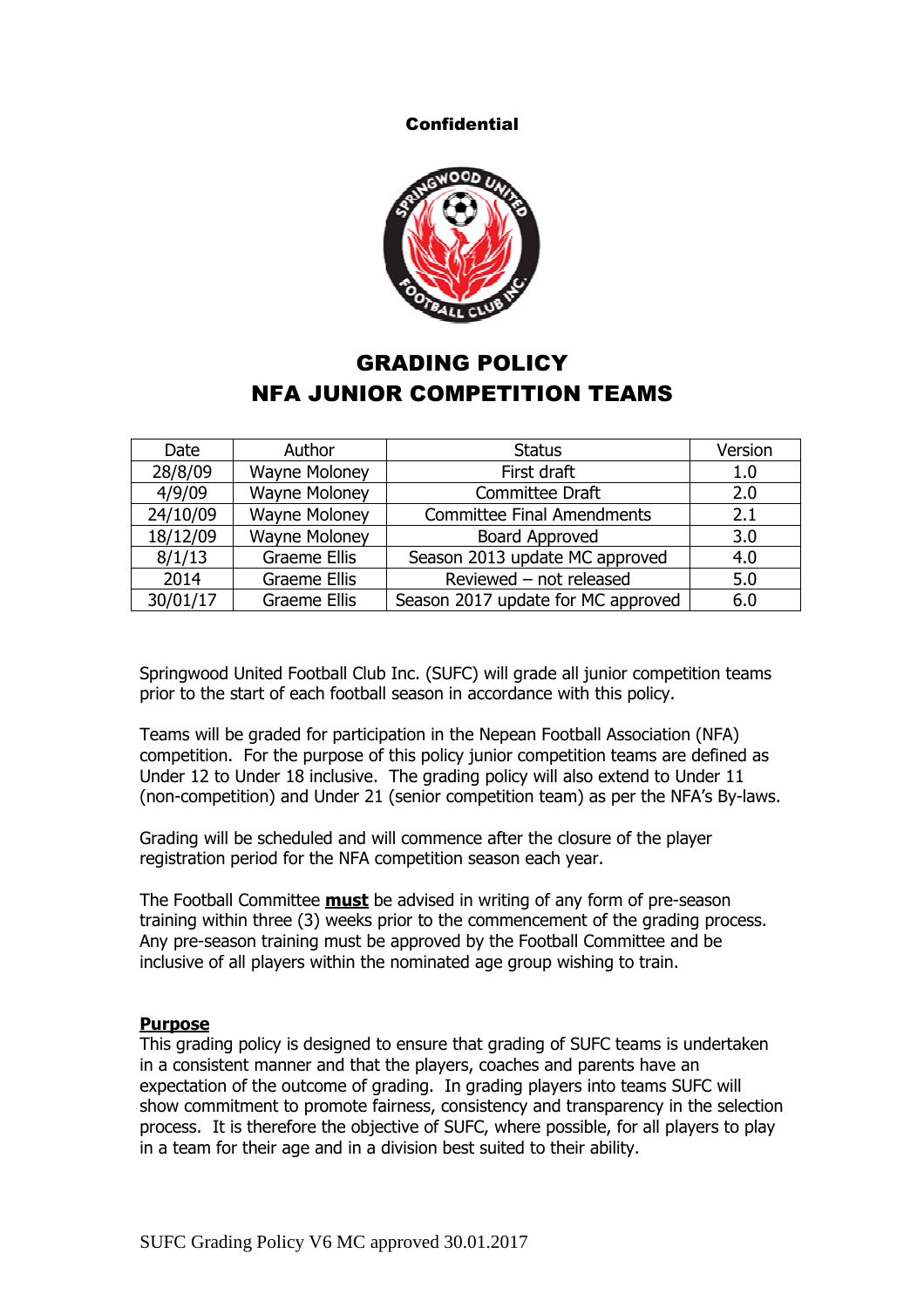The grading of young players is seen as an important step in their football development and their ultimate enjoyment of the game.

Grading of players will:

- Arrange players of similar skill level into appropriate teams.
- Define teams into the division according to player strength (in accordance with NFA guidelines and directions).
- Challenge their ability and enhance a player's enjoyment of the game (have fun).

# **Process**

Grading will be managed by the SUFC Grading Coordinator, appointed by the SUFC Football Committee. The Grading Coordinator, with the assistance from the President of Football and Competition Secretary, will select a Grading Committee which will be responsible for grading nominated age groups.

Best efforts will be made for the grading of each age group to be managed by an independent coordinator. However, this will be subject to the availability of suitable volunteers. Assistance may be provided during grading sessions by previous season coaches applicable to the age group, if considered appropriate by the Grading Committee. Coaches may also be used during the grading process to consult and advise on the performance and skills of individual players.

Grading will be undertaken over a number of grading sessions involving a combination of skill sessions, small-sided games, and where possible and considered necessary, trial games. Note that the number and mix of these sessions will be determined by the Grading Committee and may vary depending on age group, number of players and the skill level of the players involved.

The Grading Committee shall conduct the necessary skills, drills and small-sided games that will suitably assess the competency of the players. As a guide, a typical grading session may consist of:

- Warm up;
- Skill based drills passing, ball control, dribbling, heading, shooting etc;
- Small-sided game/s (players rotating);
- Specialist goalkeeper trials this will be a specialist position for all competition teams. Players selected as goalkeepers must play the majority of game time in that position.

**All players are to be graded,** both new and existing members of the club. If a player for whatever reason is unable to attend grading, then he/she will be placed in a team deemed appropriate by the Grading Committee.

Players wishing to be considered for Division 1 MUST attend ALL grading sessions; this may involve independent grading from the rest of the age group.

If a team wishes to play together, the Grading Coordinator must be notified in writing grading@sprinwoodunited.com.au before grading commences. Requests to play together must be received from EACH individual player and/or parent/guardian – no player or parent/guardian can make a request on behalf of another player.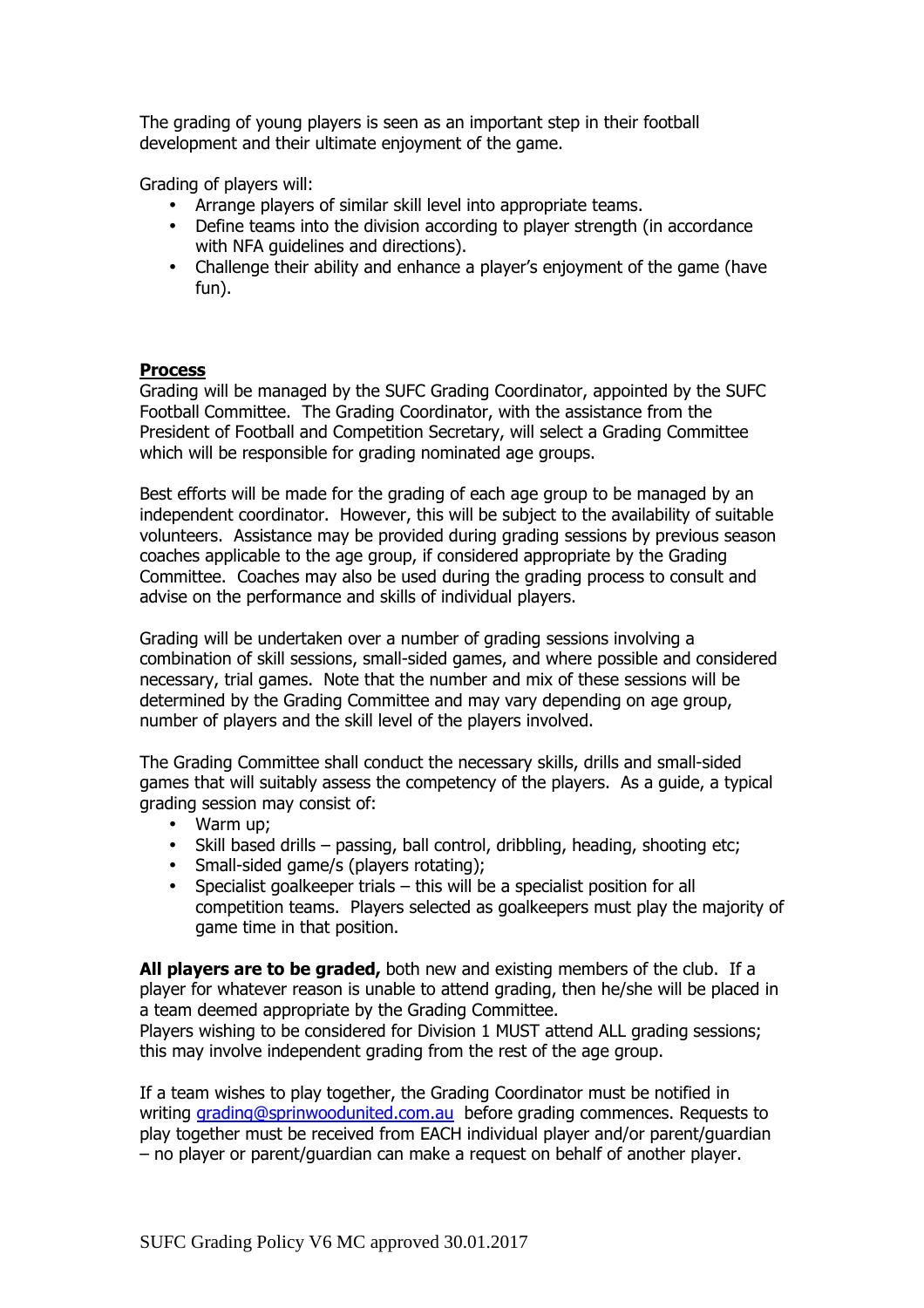Players must wear boots and shin pads to be eligible for attending grading regardless of age group. Throughout attendance at the grading process, players are not permitted to wear any representative attire or any training attire that identifies them as belonging to a particular team.

Note: This is consistent with FNSW policy.

## **Only players who have registered and paid registration fees will be graded.**

## **Please note that during any grading sessions parents are prohibited to neither instruct and approach their child, nor stand around the areas where the grading sessions are being conducted.**

## **Selection of teams**

The basis of selection will be the combination of:

- 1. Merit the application of both individual and team skills in the game of football in grading trials as detailed above.
- 2. Team balance with respect to player positions.
- 3. Grading reports submitted by team coaches at the end of the previous season.
- 4. Attitude of the player to grading and training.
- 5. Willingness and ability of the player to receive instruction.
- 6. Team spirit.

The objective of the selection of teams is to group players of similar ability in that age group together so that teams are able to be placed in appropriate divisions.

New players to SUFC will be evaluated by the Grading Committee and will then be placed with groups of players of similar experience and ability.

On occasions there will be instances where the number of players in an age group does not allow the formation of equal numbers of players in each team. In these situations the Grading Committee will endeavour to allocate the higher numbers of players in the lower division teams in an age group in comparison with the higher division teams, provided it is in the best interests of the age group. This will allow players to be promoted should there be withdrawals, and minimise the need for players to be relegated to lower grades prior to the commencement of the competition.

Players may request to play above their age group, in a specific team or with friends. Reasonable endeavours will be made to accommodate such requests. The Grading Coordinator must be notified in writing grading@sprinwoodunited.com.au before grading commences. Requests to play together must be received from EACH individual player – no player or parent/guardian can make a request on behalf of another player. If such a request is made, the following is to apply:

1. The Grading Coordinator will only consider placing a player in a lower division, another age group or specific team if it does not impact upon the team, division or age group for which the player would have played (for example leaving insufficient numbers to form a team).